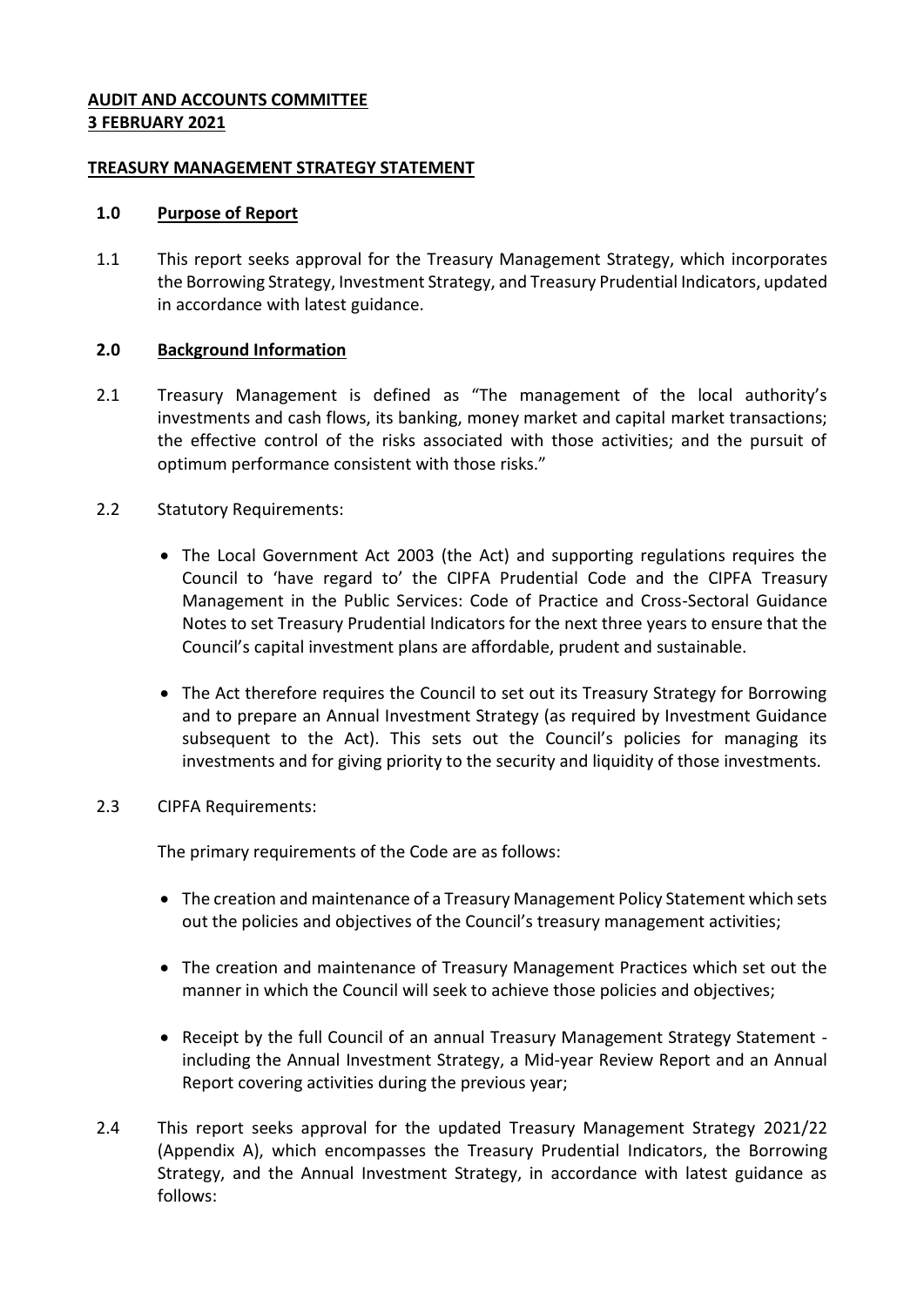# 3.0 **Summary of Investment Limits and Indicators**

3.1 The Council's investment priorities will be security first, portfolio liquidity second and then yield, (return). No investment limits have been amended for the financial year 2021/22. Also, it is proposed to use the same prudential indicators for the investing activity, further details are in the Appendix.

# 4.0 **Summary of Borrowing Limits and Indicators**

- 4.1 The Council's borrowing limits are directly affected by the Council's approved capital programme and any capital expenditure financed by borrowing will therefore increase the Capital Financing Requirement (CFR). In respect of the tables within the documents, these reflect the proposed capital programme that will be presented to Policy and Finance on 22<sup>nd</sup> February 2021 to be approved at Council on  $9<sup>th</sup>$  March 2021. Where changes occur, these will be reflected in the documents as appropriate. The CFR is the level of expected borrowing and when compared to the actual external debt the variance represents the over or under borrowing position.
- 4.2 The Council is currently in an under borrowed position which means that previous capital expenditure financed by borrowing hasn't yet required actual external debt due to the timing of cash backed reserves that haven't yet been utilised. However, this is always a temporary position as ultimately when the cash backed reserves are used there will be a requirement for actual external borrowing.
- 4.3 The table below shows the Councils increasing CFR due to capital expenditure financed by borrowing less the actual external debt, with no new borrowing assumptions, less the cash backed reserves and working capital (debtors less creditors), further details are in **Appendix A.**

|                                          | 31.3.22         | 31.3.23         | 31.3.24         |
|------------------------------------------|-----------------|-----------------|-----------------|
|                                          | <b>Forecast</b> | <b>Forecast</b> | <b>Forecast</b> |
|                                          | f'000           | f'000           | f'000           |
| <b>Loans CFR</b>                         | 160,726         | 181,790         | 181,741         |
| Less: External borrowing                 | $-88,501$       | $-81,969$       | $-76,435$       |
| Internal (over) borrowing                | 72,225          | 99,821          | 105,306         |
| Less: Usable reserves                    | $-32,696$       | $-27,679$       | $-26,989$       |
| Less: Working capital                    | $-10,500$       | $-10,500$       | $-10,500$       |
| <b>Investments (or New</b><br>borrowing) | $-29,029$       | $-61,642$       | $-67,817$       |

The table indicates that over the next forecasted three year period there will potentially be a minimum requirement to borrow an additional £68m.

4.4 Within the borrowing strategy the following limits are proposed for the operational boundary and authorised limit over the three year period, further details in **Appendix A.**

|                             | 2021/22<br>f'000 | 2022/23<br>f'000 | 2023/24<br>£'000 |
|-----------------------------|------------------|------------------|------------------|
| <b>Operational Boundary</b> | 166,350          | 187,414          | 187,365          |
| <b>Authorised Limit</b>     | 173,550          | 194,614          | 194,565          |